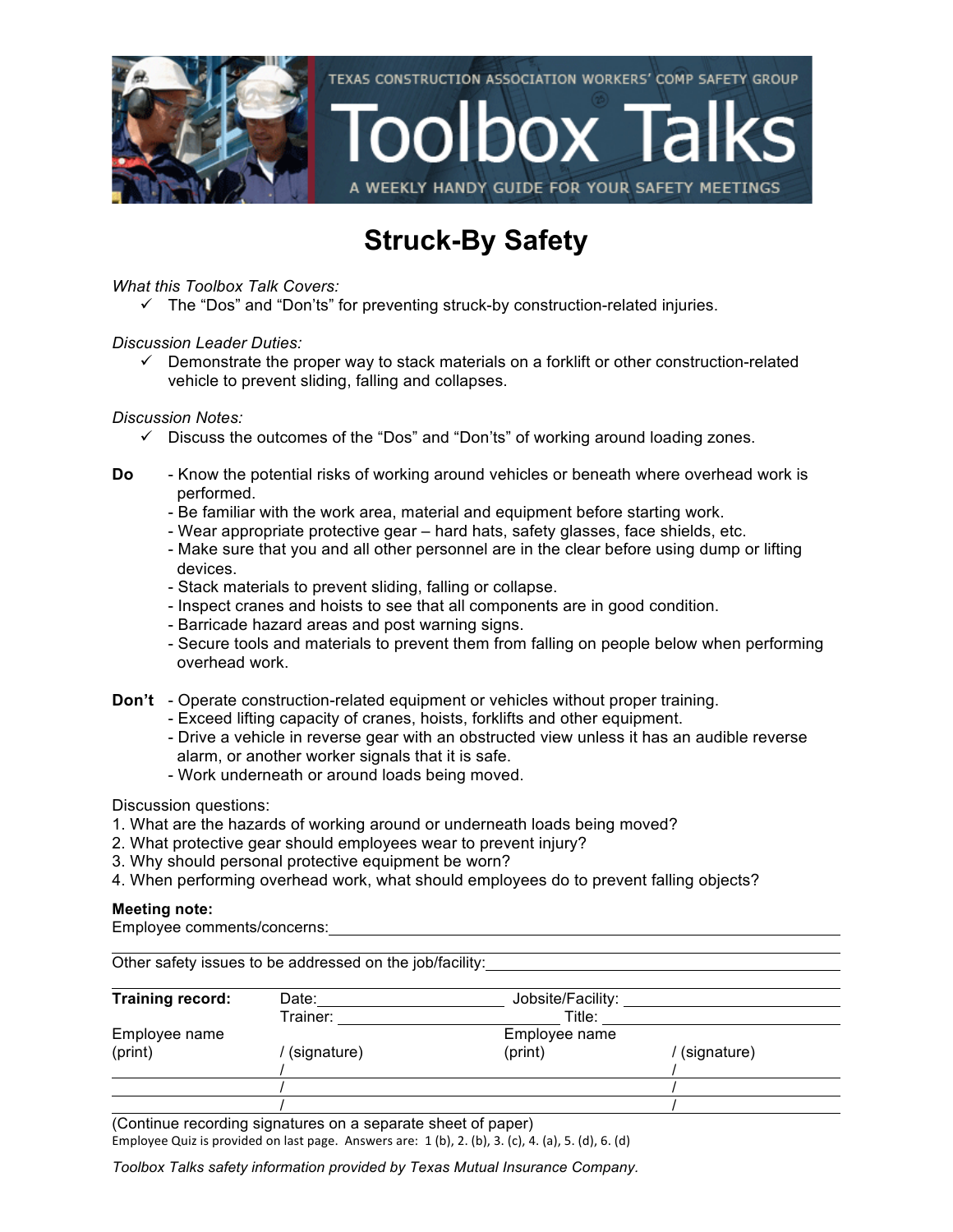

# **Struck-By Safety**

### **Hazards include:**

Falling objects, flying objects, material collapses, vehicle accidents

## **Smart Safety Rules**

- Know the work area, material and equipment.
- Always wear appropriate protective gear.
- To be more visible, workers should wear warning clothing (red and orange vests) at all times and reflective clothing at night.
- Clear work area before attempting to load/unload. Use barricades if necessary.
- Set parking brakes when vehicles are parked; chock the wheels if they're on an incline.
- Secure tools and materials when working overhead to prevent falling on people below.
- Use protective measures like toeboards, screens and debris nets to catch falling objects.
- Stack materials to prevent sliding, falling or collapse.
- Do not exceed vehicle's load or lift capacity.